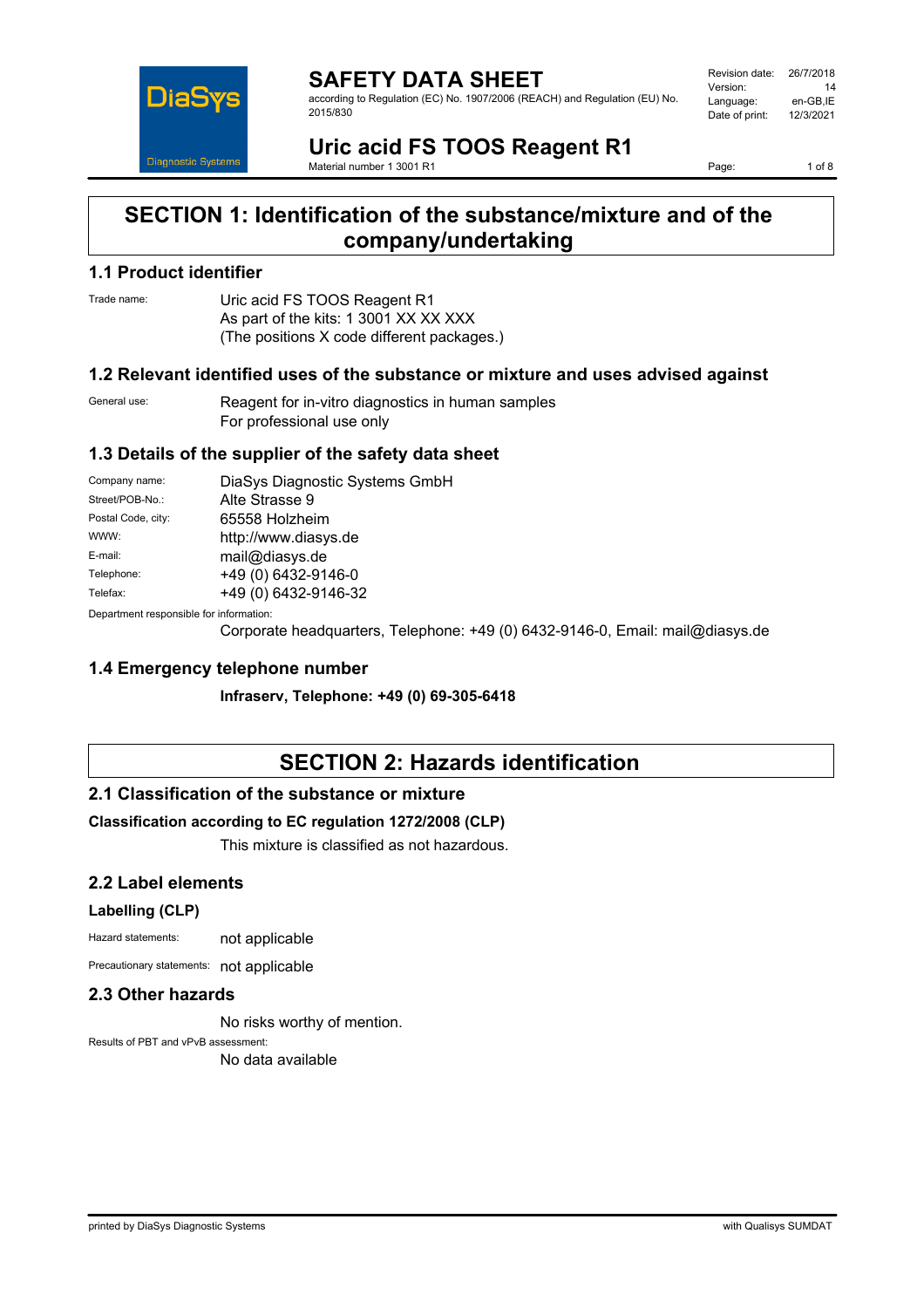

according to Regulation (EC) No. 1907/2006 (REACH) and Regulation (EU) No. 2015/830

| Revision date: | 26/7/2018 |
|----------------|-----------|
| Version:       | 14        |
| Language:      | en-GB.IE  |
| Date of print: | 12/3/2021 |
|                |           |

**Uric acid FS TOOS Reagent R1** Material number 1 3001 R1

Page: 2 of 8

# **SECTION 3: Composition / information on ingredients**

#### 3.1 Substances: not applicable

### **3.2 Mixtures**

Chemical characterisation: Aqueous solution of inorganic salts and organic compounds.

Additional information: Preparation does not contain dangerous substances above limits that need to be mentioned in this section according to applicable EU-legislation. Contains Sodium azide (0.95 g/L) as preservative.

### **SECTION 4: First aid measures**

#### **4.1 Description of first aid measures**

In case of inhalation: Provide fresh air. Seek medical attention.

- Following skin contact: Change contaminated clothing. Remove residues with water. Seek medical attention if irritation persists.
- After eye contact: Immediately flush eyes with plenty of flowing water for 10 to 15 minutes holding eyelids apart. Remove contact lenses, if present and easy to do. Continue rinsing. In case of eye irritation consult an ophthalmologist.
- After swallowing: Rinse mouth thoroughly with water. Do not induce vomiting without medical assistance. Have victim drink large quantities of water, with active charcoal if possible. Seek medical attention.

Never give anything by mouth to an unconscious person.

#### **4.2 Most important symptoms and effects, both acute and delayed**

No data available

#### **4.3 Indication of any immediate medical attention and special treatment needed**

Treat symptomatically.

# **SECTION 5: Firefighting measures**

#### **5.1 Extinguishing media**

Suitable extinguishing media:

Product is non-combustible. Extinguishing materials should therefore be selected according to surroundings.

#### **5.2 Special hazards arising from the substance or mixture**

Fires in the immediate vicinity may cause the development of dangerous vapours. In case of fire may be liberated: Phosphorus oxides, sodium compounds, carbon monoxide and carbon dioxide.

#### **5.3 Advice for firefighters**

Special protective equipment for firefighters: Wear self-contained breathing apparatus. Additional information: Hazchem-Code: -Do not allow fire water to penetrate into surface or ground water.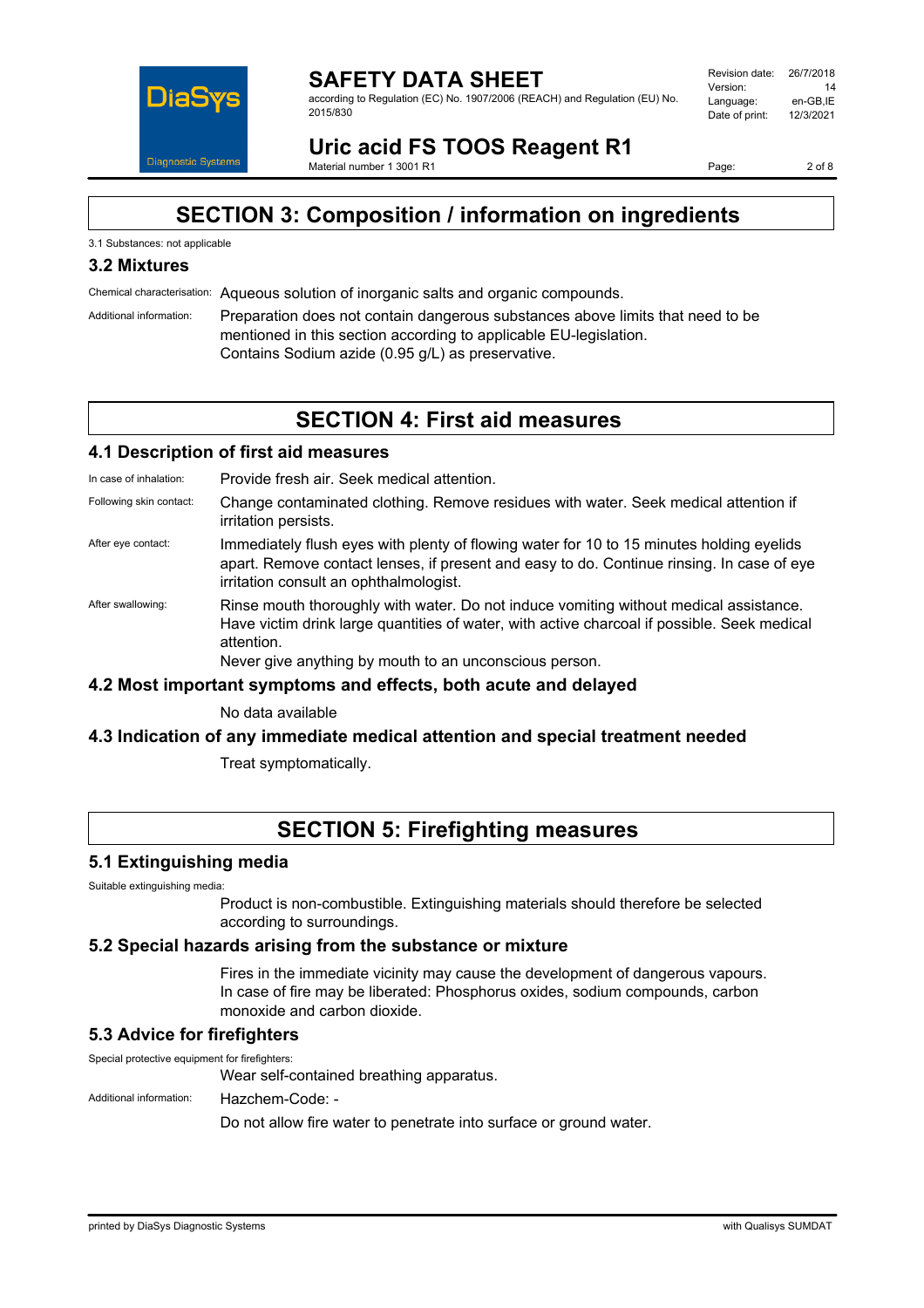

according to Regulation (EC) No. 1907/2006 (REACH) and Regulation (EU) No. 2015/830

| Revision date: | 26/7/2018 |
|----------------|-----------|
| Version:       | 14        |
| Language:      | en-GB.IE  |
| Date of print: | 12/3/2021 |
|                |           |

**Uric acid FS TOOS Reagent R1** Material number 1 3001 R1

Page: 3 of 8

# **SECTION 6: Accidental release measures**

#### **6.1 Personal precautions, protective equipment and emergency procedures**

Avoid contact with skin and eyes. Wear appropriate protective equipment. Provide adequate ventilation.

#### **6.2 Environmental precautions**

Do not allow to penetrate into soil, waterbodies or drains.

#### **6.3 Methods and material for containment and cleaning up**

Soak up with absorbent materials such as sand, siliceus earth, acid- or universal binder. Store in special closed containers and dispose of according to ordinance. Wash spill area with plenty of water.

#### **6.4 Reference to other sections**

Refer additionally to section 8 and 13.

## **SECTION 7: Handling and storage**

### **7.1 Precautions for safe handling**

Advices on safe handling: Avoid contact with skin and eyes. Wear appropriate protective equipment. Keep all containers, equipment and working place clean. Provide adequate ventilation, and local exhaust as needed. Wash hands before breaks and after work. When using do not eat, drink or smoke.

#### **7.2 Conditions for safe storage, including any incompatibilities**

Requirements for storerooms and containers:

Keep containers tightly closed and at a temperature between 2 °C and 8 °C. Protect from light. Keep sterile.

Hints on joint storage: Do not store together with: strong acids, alkalis.

### **7.3 Specific end use(s)**

No information available.

### **SECTION 8: Exposure controls/personal protection**

#### **8.1 Control parameters**

Additional information: Contains no substances with occupational exposure limit values.

#### **8.2 Exposure controls**

Provide adequate ventilation, and local exhaust as needed.

#### **Personal protection equipment**

#### **Occupational exposure controls**

| Respiratory protection: | Provide adequate ventilation.                                                                                                                                                                        |
|-------------------------|------------------------------------------------------------------------------------------------------------------------------------------------------------------------------------------------------|
| Hand protection:        | Protective gloves according to EN 374.<br>Glove material: Nitrile rubber - Breakthrough time: >480 min.<br>Observe glove manufacturer's instructions concerning penetrability and breakthrough time. |
| Eye protection:         | Tightly sealed goggles according to EN 166.                                                                                                                                                          |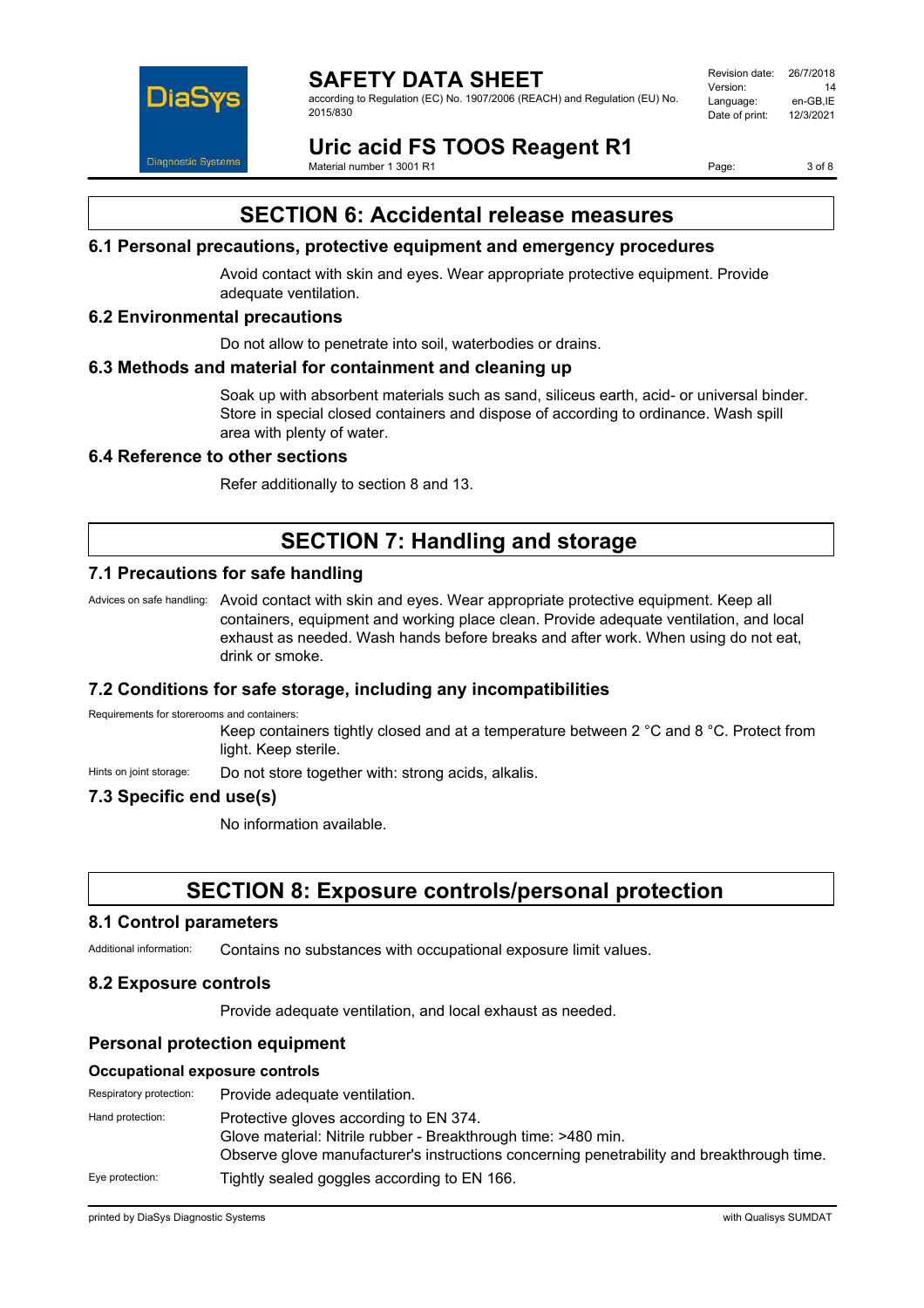

according to Regulation (EC) No. 1907/2006 (REACH) and Regulation (EU) No. 2015/830

| Revision date: | 26/7/2018 |
|----------------|-----------|
| Version:       | 14        |
| Language:      | en-GB,IE  |
| Date of print: | 12/3/2021 |
|                |           |

**Uric acid FS TOOS Reagent R1**

Material number 1 3001 R1

Page: 4 of 8

Body protection: Wear suitable protective clothing.

General protection and hygiene measures:

Avoid contact with skin and eyes. Change contaminated clothing. Wash hands before breaks and after work. When using do not eat, drink or smoke.

# **SECTION 9: Physical and chemical properties**

#### **9.1 Information on basic physical and chemical properties**

| Appearance:                              | Physical state at 20 °C and 101.3 kPa: liquid<br>Colour: colourless, clear |
|------------------------------------------|----------------------------------------------------------------------------|
| Odour:                                   | no characteristic odour                                                    |
| Odour threshold:                         | No data available                                                          |
| pH:                                      | at 25 °C: 7.0                                                              |
| Melting point/freezing point:            | No data available                                                          |
| Initial boiling point and boiling range: | No data available                                                          |
| Flash point/flash point range:           | not combustible                                                            |
| Evaporation rate:                        | No data available                                                          |
| Flammability:                            | No data available                                                          |
| Explosion limits:                        | No data available                                                          |
| Vapour pressure:                         | No data available                                                          |
| Vapour density:                          | No data available                                                          |
| Density:                                 | at 20 °C: 1.031 g/mL                                                       |
| Water solubility:                        | completely miscible                                                        |
| Partition coefficient: n-octanol/water:  | No data available                                                          |
| Auto-ignition temperature:               | No data available                                                          |
| Decomposition temperature:               | No data available                                                          |
| Viscosity, kinematic:                    | No data available                                                          |
| Explosive properties:                    | No data available                                                          |
| Oxidizing characteristics:               | No data available                                                          |
| 9.2 Other information                    |                                                                            |

Additional information: No data available

# **SECTION 10: Stability and reactivity**

### **10.1 Reactivity**

refer to 10.3

### **10.2 Chemical stability**

Stable under recommended storage conditions.

#### **10.3 Possibility of hazardous reactions**

No hazardous reactions known.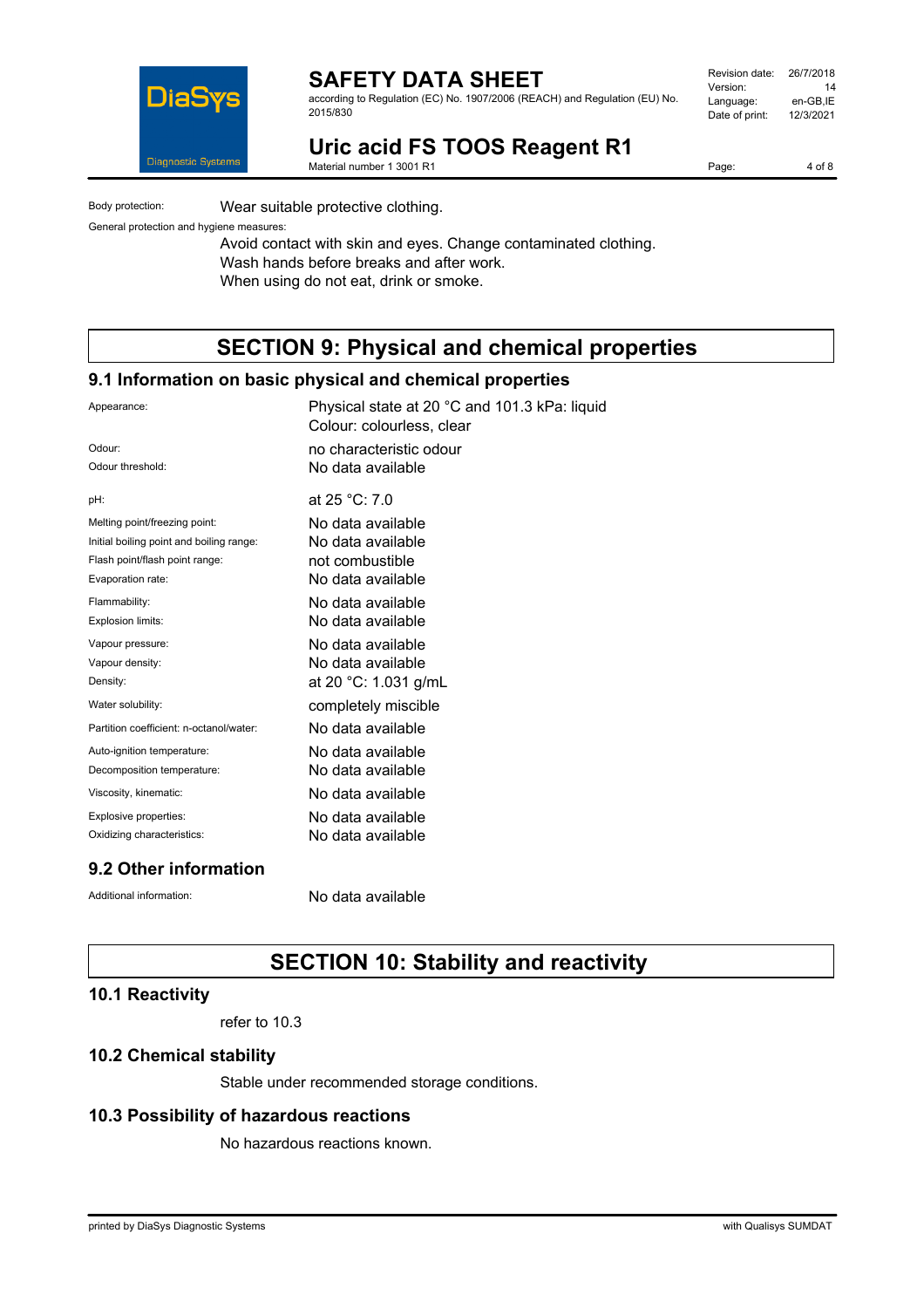

DiaSys Diagnostic Systems Revision date: 26/7/2018 Version: 14 Language: en-GB,IE<br>Date of print: 12/3/2021 Date of print:

# **Uric acid FS TOOS Reagent R1**

Material number 1 3001 R1

Page: 5 of 8

#### **10.4 Conditions to avoid**

Protect against heat /sun rays.

### **10.5 Incompatible materials**

Strong acids and alkalis

#### **10.6 Hazardous decomposition products**

No hazardous decomposition products when regulations for storage and handling are observed.

Thermal decomposition: No data available

## **SECTION 11: Toxicological information**

#### **11.1 Information on toxicological effects**

| Toxicological effects: | Acute toxicity (oral): Lack of data.                                                                                                                                                                                                              |
|------------------------|---------------------------------------------------------------------------------------------------------------------------------------------------------------------------------------------------------------------------------------------------|
|                        | Acute toxicity (dermal): Lack of data.                                                                                                                                                                                                            |
|                        | Acute toxicity (inhalative): Lack of data.                                                                                                                                                                                                        |
|                        | Skin corrosion/irritation: Lack of data.                                                                                                                                                                                                          |
|                        | Serious eye damage/irritation: Lack of data.                                                                                                                                                                                                      |
|                        | Sensitisation to the respiratory tract: Lack of data.                                                                                                                                                                                             |
|                        | Skin sensitisation: Lack of data.                                                                                                                                                                                                                 |
|                        | Germ cell mutagenicity/Genotoxicity: Lack of data.                                                                                                                                                                                                |
|                        | Carcinogenicity: Lack of data.                                                                                                                                                                                                                    |
|                        | Reproductive toxicity: Lack of data.                                                                                                                                                                                                              |
|                        | Effects on or via lactation: Lack of data.                                                                                                                                                                                                        |
|                        | Specific target organ toxicity (single exposure): Lack of data.                                                                                                                                                                                   |
|                        | Specific target organ toxicity (repeated exposure): Lack of data.                                                                                                                                                                                 |
|                        | Aspiration hazard: Lack of data.                                                                                                                                                                                                                  |
| Other information:     | Contains Sodium azide (0.95 g/L):<br>After resorption of toxic quantities: Headache, dizziness, nausea, cough, vomiting,<br>spasms, breathing paralysis, CNS disorders, low blood pressure, cardiovascular failure,<br>unconsciousness, collapse. |

# **SECTION 12: Ecological information**

#### **12.1 Toxicity**

Further details: No data available

#### **12.2 Persistence and degradability**

Further details: No data available

#### **12.3 Bioaccumulative potential**

Partition coefficient: n-octanol/water:

No data available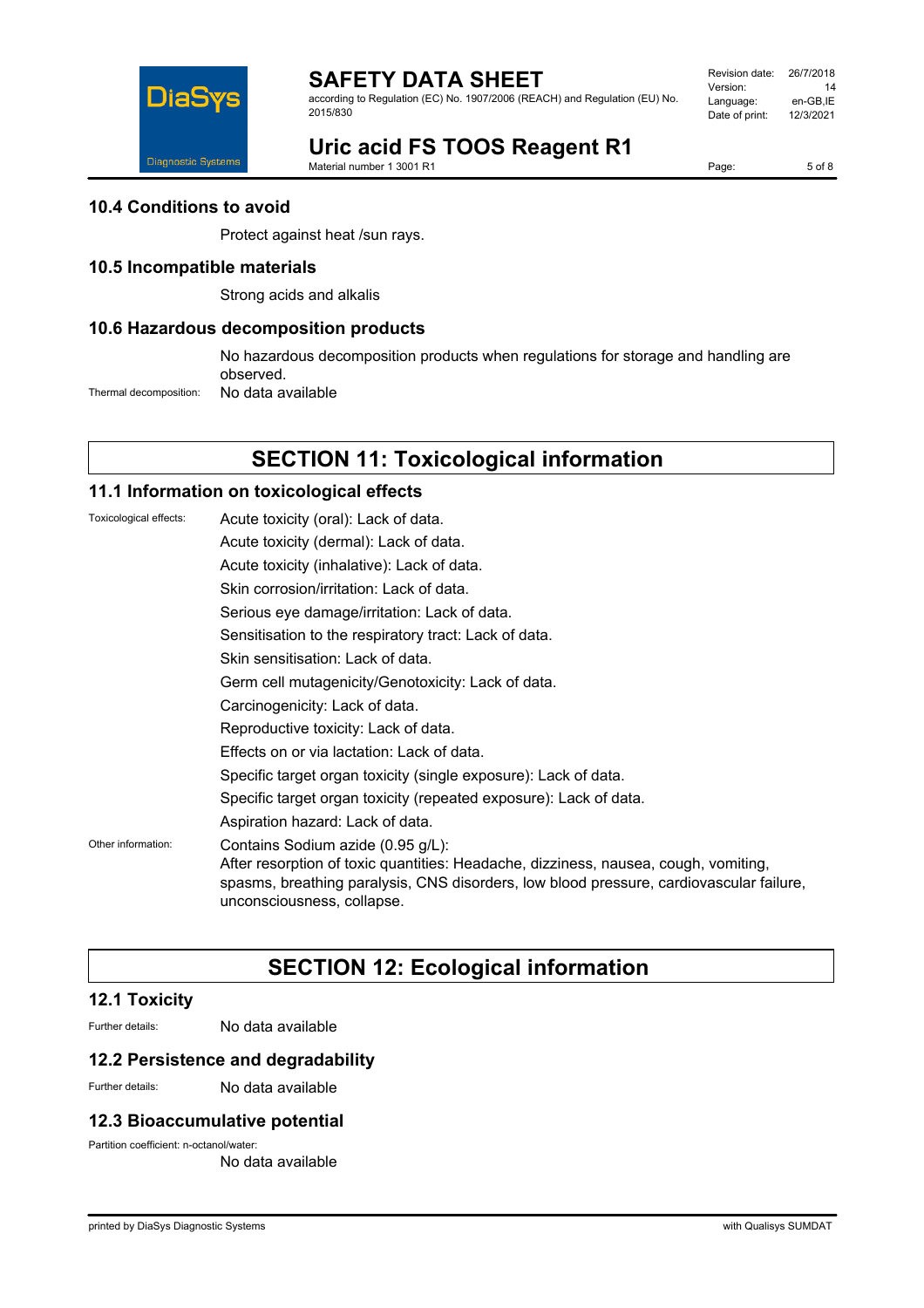

according to Regulation (EC) No. 1907/2006 (REACH) and Regulation (EU) No. 2015/830

| Revision date: | 26/7/2018 |
|----------------|-----------|
| Version:       | 14        |
| Language:      | en-GB.IE  |
| Date of print: | 12/3/2021 |
|                |           |

# **Uric acid FS TOOS Reagent R1**

Material number 1 3001 R1

Page: 6 of 8

#### **12.4 Mobility in soil**

No data available

### **12.5 Results of PBT and vPvB assessment**

No data available

#### **12.6 Other adverse effects**

General information: Contains phosphates: May contribute to the eutrophication of water supplies. Do not allow to enter into ground-water, surface water or drains.

## **SECTION 13: Disposal considerations**

#### **13.1 Waste treatment methods**

#### **Product**

| Waste key number: | 16 05 06 <sup>*</sup> = Laboratory chemicals, consisting of or containing hazardous substances,<br>including mixtures of laboratory chemicals.<br>* = Evidence for disposal must be provided. |  |
|-------------------|-----------------------------------------------------------------------------------------------------------------------------------------------------------------------------------------------|--|
| Recommendation:   | Special waste. Dispose of waste according to applicable legislation.                                                                                                                          |  |
| Package           |                                                                                                                                                                                               |  |
| Waste key number: | 15 01 02 = Plastic packaging                                                                                                                                                                  |  |
| Recommendation:   | Dispose of waste according to applicable legislation.                                                                                                                                         |  |

Non-contaminated packages may be recycled.

### **SECTION 14: Transport information**

#### **14.1 UN number**

ADR/RID, IMDG, IATA-DGR:

not applicable

#### **14.2 UN proper shipping name**

ADR/RID, IMDG, IATA-DGR:

Not restricted

### **14.3 Transport hazard class(es)**

ADR/RID, IMDG, IATA-DGR:

not applicable

### **14.4 Packing group**

ADR/RID, IMDG, IATA-DGR:

not applicable

#### **14.5 Environmental hazards**

Marine pollutant: no

#### **14.6 Special precautions for user**

No dangerous good in sense of these transport regulations.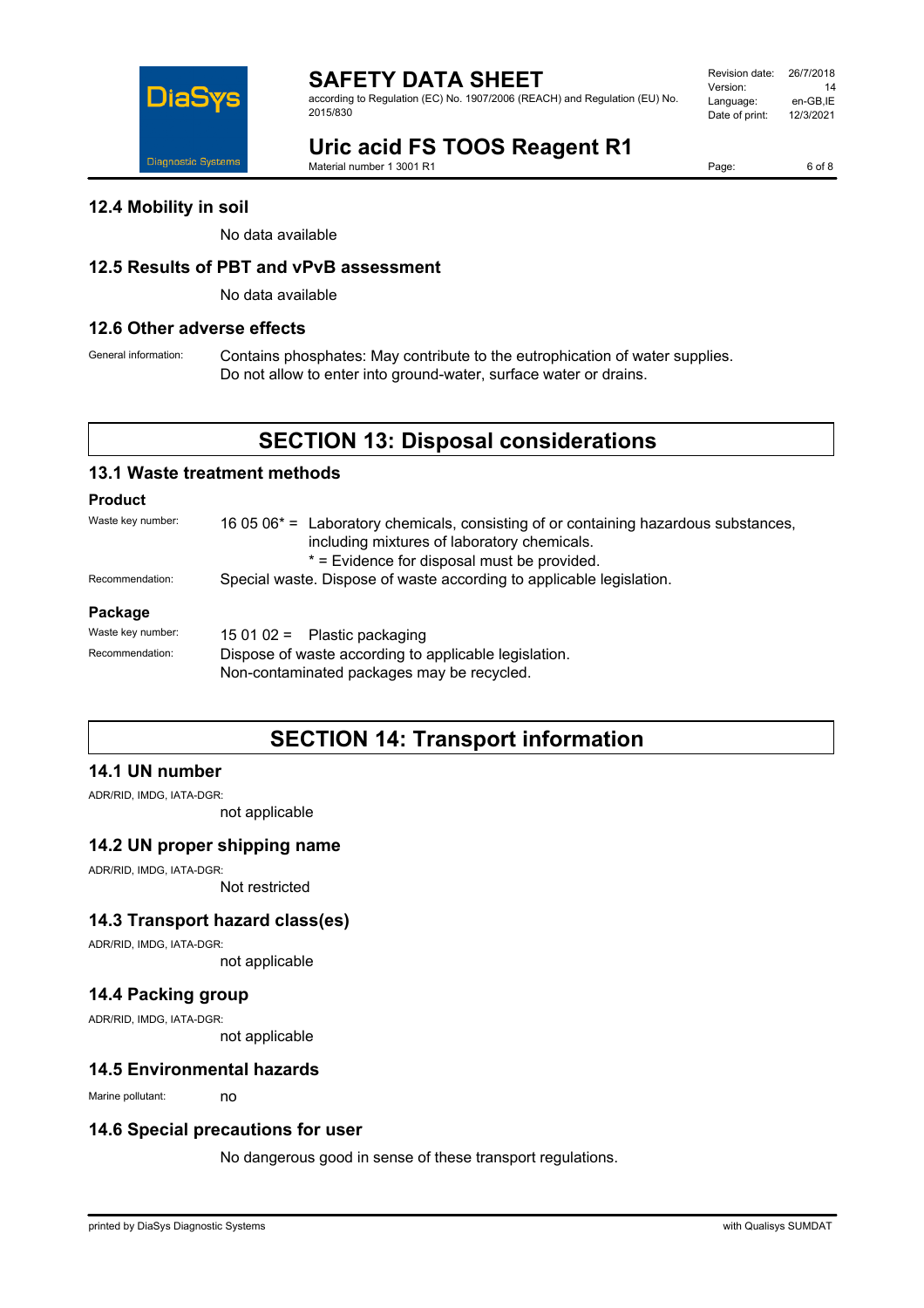

according to Regulation (EC) No. 1907/2006 (REACH) and Regulation (EU) No. 2015/830

#### **Uric acid FS TOOS Reagent R1** Material number 1 3001 R1

Page: 7 of 8

### **14.7 Transport in bulk according to Annex II of Marpol and the IBC Code**

No data available

# **SECTION 15: Regulatory information**

### **15.1 Safety, health and environmental regulations/legislation specific for the substance or mixture**

#### **National regulations - Great Britain**

Hazchem-Code:

No data available

### **15.2 Chemical Safety Assessment**

For this mixture a chemical safety assessment is not required.

# **SECTION 16: Other information**

### **Further information**

Abbreviations and acronyms:

|               | ADN: European Agreement concerning the International Carriage of Dangerous Goods by<br><b>Inland Waterways</b>                                                                                                                                           |
|---------------|----------------------------------------------------------------------------------------------------------------------------------------------------------------------------------------------------------------------------------------------------------|
|               | ADR: European Agreement concerning the International Carriage of Dangerous Goods by<br>Road                                                                                                                                                              |
|               | AS/NZS: Australian Standards/New Zealand Standards<br><b>CAS: Chemical Abstracts Service</b><br><b>CFR: Code of Federal Regulations</b><br>CLP: Classification, Labelling and Packaging<br><b>CNS: Central Nervous System</b>                            |
|               | DMEL: Derived minimal effect level<br>DNEL: Derived no-effect level                                                                                                                                                                                      |
|               | <b>EC: European Community</b><br><b>EN: European Standard</b><br>EU: European Union                                                                                                                                                                      |
|               | IATA: International Air Transport Association<br>IBC Code: International Code for the Construction and Equipment of Ships carrying<br>Dangerous Chemicals in Bulk                                                                                        |
|               | IMDG Code: International Maritime Dangerous Goods Code<br>MARPOL: Maritime Pollution: The International Convention for the Prevention of Pollution<br>from Ships                                                                                         |
|               | OSHA: Occupational Safety and Health Administration<br>PBT: Persistent, bioaccumulative and toxic<br>PNEC: Predicted no-effect concentration                                                                                                             |
|               | REACH: Registration, Evaluation, Authorisation and Restriction of Chemicals<br>RID: Regulations Concerning the International Carriage of Dangerous Goods by Rail<br>vPvB: Very persistent and very bioaccumulative<br><b>CNS: Central Nervous System</b> |
| ige:<br>eion: | General revision<br>12/12/2007                                                                                                                                                                                                                           |

Reason of chan

Date of first version: 12/12/2007